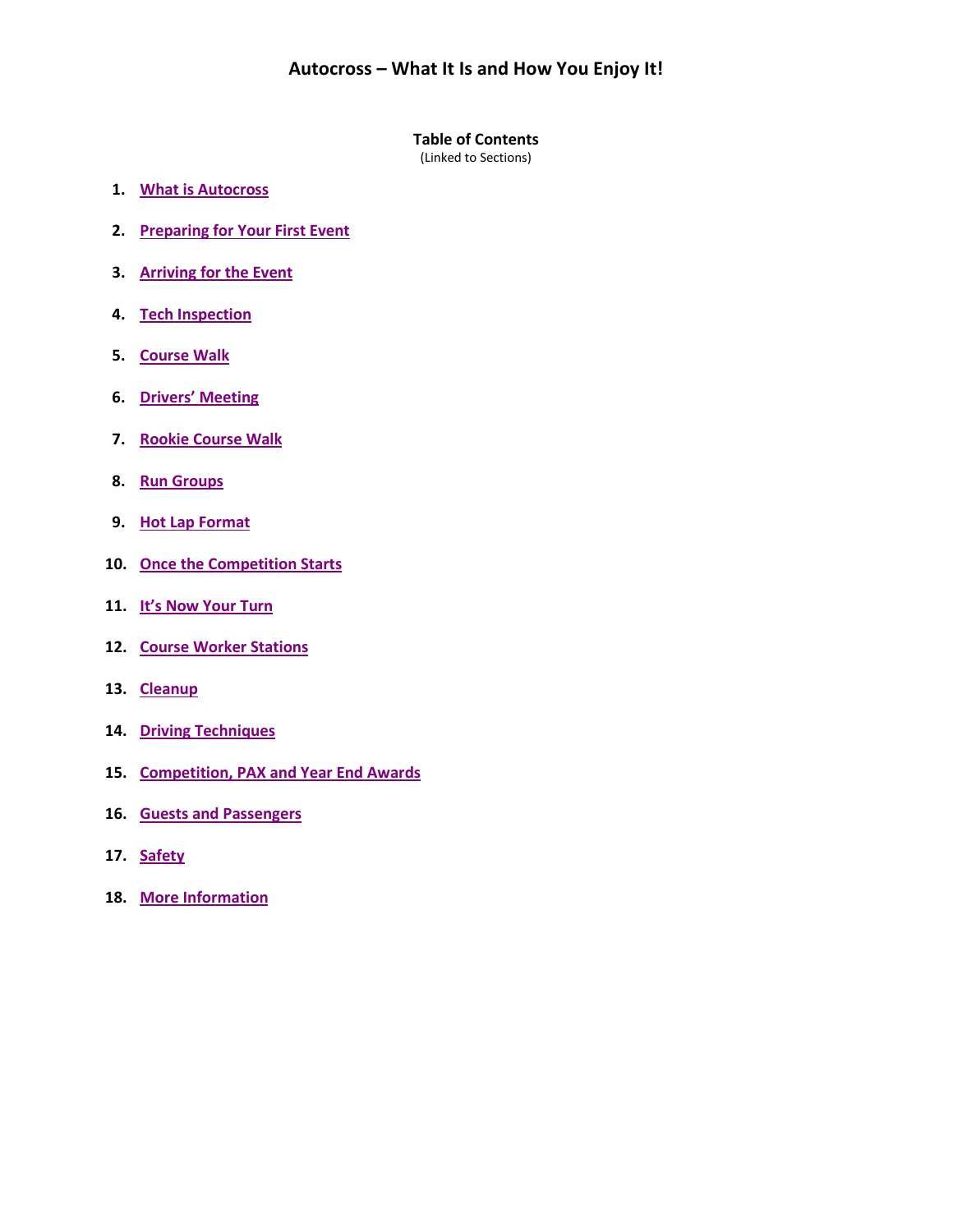#### <span id="page-1-0"></span>**1. What is Autocross:**

Autocross is a competitive sport that tests a driver's ability to navigate a course defined by cones or pylons usually set up on an airfield or large parking lot. It is a timed event where speeds usually range from 40 mph to 60 mph with a lap generally taking about 40- 60 seconds. Courses are generally run in second gear. It is a test of driver skill and is done in a much safer environment than found at a race track such as Infineon or Thunder Hill. There are no concrete walls to hit or dangerous obstacles, only rubber cones. Unlike a race track that may have up to 15 turns, a typical autocross course will generally have double that amount. Turn inputs come much quicker as well. There is no safer and fun way to test the handling of your Porsche at the limit.

# <span id="page-1-1"></span>**2. Preparing for Your First Event:**

# *A. Getting Started:*

- 1) Prepare your Car: Take a few moments to check all of your fluid levels, oil, brake, and coolant fluid prior to the event. Check your tire pressures to make sure they are at factory specs and make sure your tires have plenty of tread, no less than 2/32nd of an inch of tread. You may also want to check with your Porsche service provider to see if they can perform a basic safety inspection prior to the event. May service providers will provide this at no charge as a courtesy.
- 2) Remove all loose items in your glove box and trunk as these items can get lose on course and present a danger. Loose items would include garage door openers, water bottles, computers and I pads, cell phones, tennis racquets and sporting equipment. Make sure your spare tire (if equipped) and battery are securely fastened.
- 3) Bring some sun screen, a hat, and wear comfortable clothing. Shoes must be closed toe, no sandals. A portable chair is also a great idea as well as an emergency tool kit that could also include an extra quart of oil, coolant and brake fluid.
- 4) Purchase a good tire gauge as your tires will heat up after your first run by 2-5 psi and you will want to adjust pressures following each run.
- 5) If you do not own and approved Schnell-rated helmet, the club has a limited number of loaner helmets that will be issued at the time of registration. Helmets are required safety equipment for all drivers.
- 6) Do some research on what to expect at your first autocross, or contact someone on the club's AX Team for additional information and questions.
- 7) Bring some snacks.
- 8) Water is always provided courtesy of the club.
- 9) Print and complete any pre-registration materials such as waivers and a copy of your registration receipt.
- 10) Get a good night rest.
- *B. Participants:* Any person, 18 years or older and who carries a valid California driver's license may participate.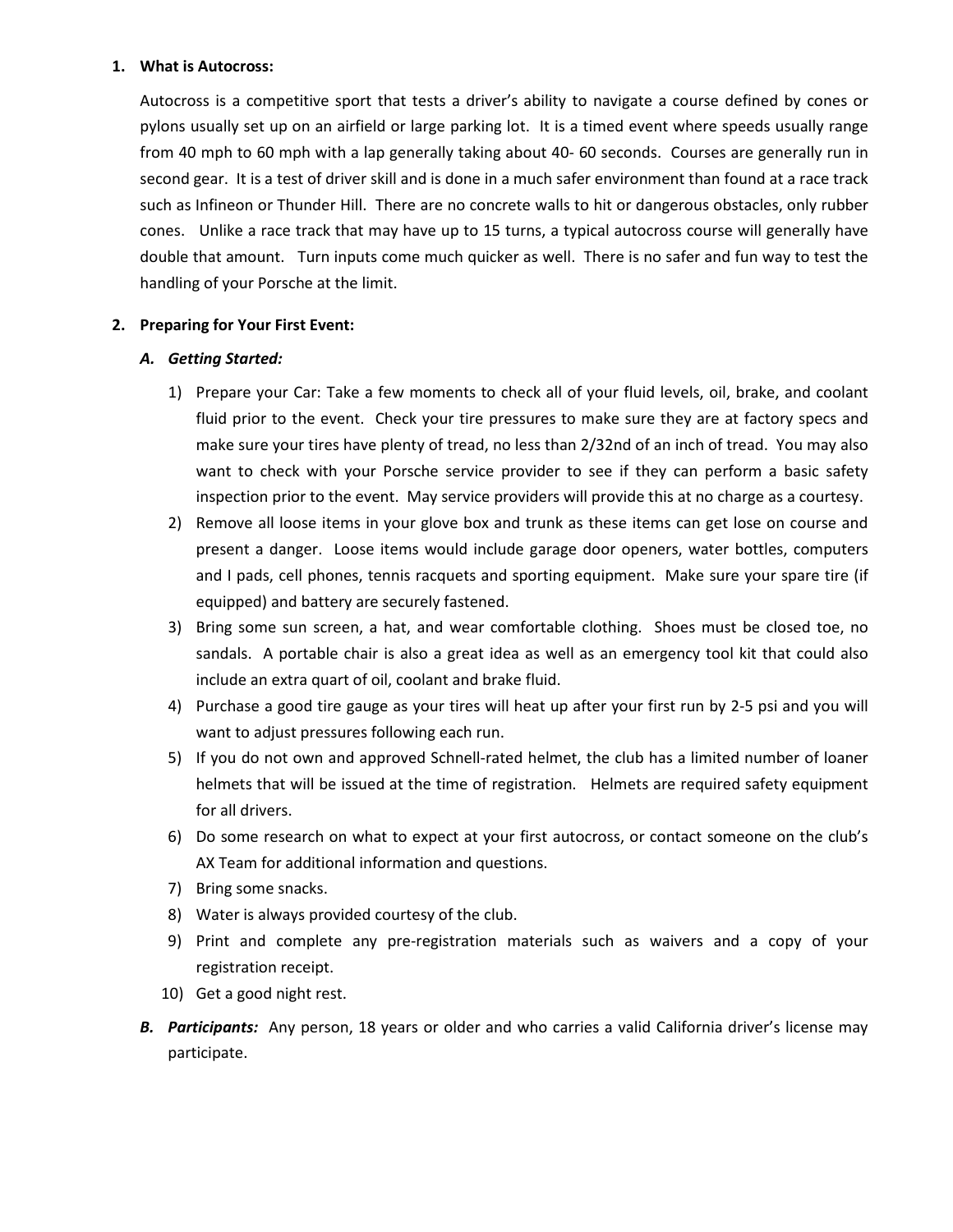## *C. Register for The Event:*

- 1) SVR encourages all participants to pre-register. If you register late you may be put on the waiting list. Though our events are open to all enthusiasts, priority is given to SVR and PCA members in good standing. Normally, registration opens 30 days prior to a scheduled event.
- 2) Day of event registration is available at the trailer
- 3) You will be asked to complete the following questions as part of your registration process:
	- a) Are you a SVR or PCA member in good standing
	- b) Will you be able to arrive at 7:30 AM to assist with course set-up.
	- c) Do you have a car number
	- d) What class will you be competing
	- e) Will you be sharing a car with multiple drivers.

## *D. Fees:*

- 1) Registration fees are \$40 for PCA members and \$50 for non-members for advanced registration.
- 2) Registration fees are \$45 for PCA members and \$50 for non-members who register at the event.
- 3) Registration preference is given to PCA members

## <span id="page-2-0"></span>**3. Arriving for the Event:**

## *A. Check-in and Registration:*

- 1) Check in an registration will be done at the SVR trailer.
- 2) If you have registered but not paid, our check in personnel will take your payment. Cash or check. No credit cards accepted.
- 3) You will be required to sign up for a run group and course work assignment if not pre-assigned in which case you will be informed.
- 4) If you are in one of the two early run groups, you will be asked to grid your car for tech inspection at either the A or B grid.
- 5) You will complete a tech or score card which will include: name, address, phone number, email address, car number and class, type of car, and color. This completed card will then be placed on your car's windshield for tech inspection.
- 6) If you do not own a helmet the club provides a limited number of approved safety helmets. You will be required to leave your driver's license as a security deposit which will be returned when you return the helmet at the end of the event.
- <span id="page-2-1"></span>**4. Tech Inspection:** Once on grid with your score card placed on your windshield, your car will be inspected by a volunteer tech inspector. Should you fail the inspection, you will not be allowed to participate in the event until the safety issues are corrected to the satisfaction of the tech inspector. If you pass, the tech inspector will keep your tech card, sign the back of your tech card and turn it into the scoring team. You are good to go!
- <span id="page-2-2"></span>**5. Course Walk:** We encourage all novice and experienced drivers to do a course walk prior to the driver's meeting. The course walk allows driver's to preview the course and plan their approach to each turn, apex and slalom. Though a rookie course walk will also be conducted, the more times you walk the course, the better your understanding of the challenges presented and the approach to each turn can be planned.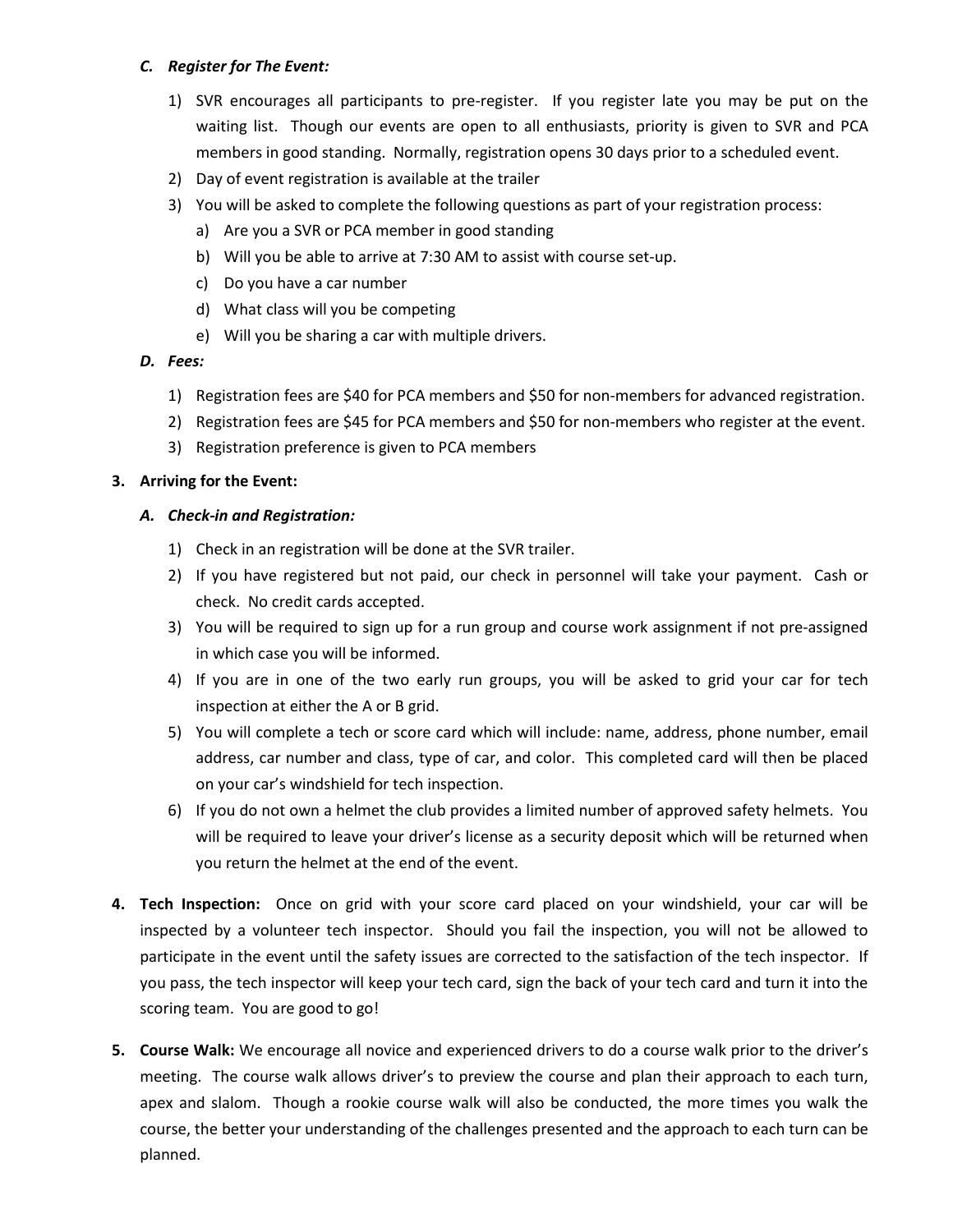- **6. Drivers' Meeting:** A mandatory driver's meeting is conducted prior to the start of each event. At the driver's meeting the autocross chair will go over basic safety rules and the general itinerary of the day's competition to include:
	- *A.* Rules governing our site use including restricted areas, access and procedures should an airplane land or taxi near our site.
	- *B.* Safety
	- *C.* Danger zones
	- *D.* Flags
	- *E.* Cone Penalties
	- *F.* Timing, run groups and the number of runs per run group
	- *G.* Course worker safety and the use of radios. Your responsibility
	- *H.* Driver and instructor pairings

## <span id="page-3-0"></span>**7. Rookie Course Walk:**

Prior to the start of the event, a rookie course walk will be conducted by the club's chief driving instructor. This is also highly recommended for novices and experienced autocrossers. During the course walk, the instructor will be discussing how to approach the course, breaking zones, apexes, and other challenges presented in the course design. He or she will also point out how apexes are marked, directional versus boundary cones, and the best approach to a slalom segment. *The rookie course walk is a must for the first timer.*

A course map is usually provided and provides an invaluable tool for all drivers to study and to plan their approach to the course. With as many as 15 plus turns, it is a benefit to put to memory the flow of the course.

- <span id="page-3-1"></span>**8. Run Groups:** The number of run groups is dependent on the number of cars participating. Usually there are no more than three run groups of 20 cars and no fewer than two run groups per event. The order in which each run group competes, runs and rests is determined by the AX chairperson and announced at the driver's meeting.
- <span id="page-3-2"></span>**9. Hot Lap Format:** SVR runs hot laps with no warm-up runs. Each run group will generally participate in 4-5 laps and get approximately 8-10 timed laps per event. Your best time of the day will be recorded for event finishes and count towards points' credit for yearend awards.

## <span id="page-3-3"></span>**10. Once the Competition Starts:**

- *A.* If you are not running in the first group and are working or resting, watch other cars on course. Watch their lines, braking points, where they exit their turns and where/how they apply throttle.
- *B.* Watch other driver's line and how they are approaching the entry and exit to each turn.

# <span id="page-3-4"></span>**11. It's Now Your Turn:**

## *A. Your run group is on grid and ready for your first run.*

- 1) All windows are to be lowered prior to entering the course as per PCA regulations
- 2) If your car is equipped with PSM, it is recommended you turn if off each time you run.
- 3) If your car is equipped with PASM, it is recommended you set it to "sport"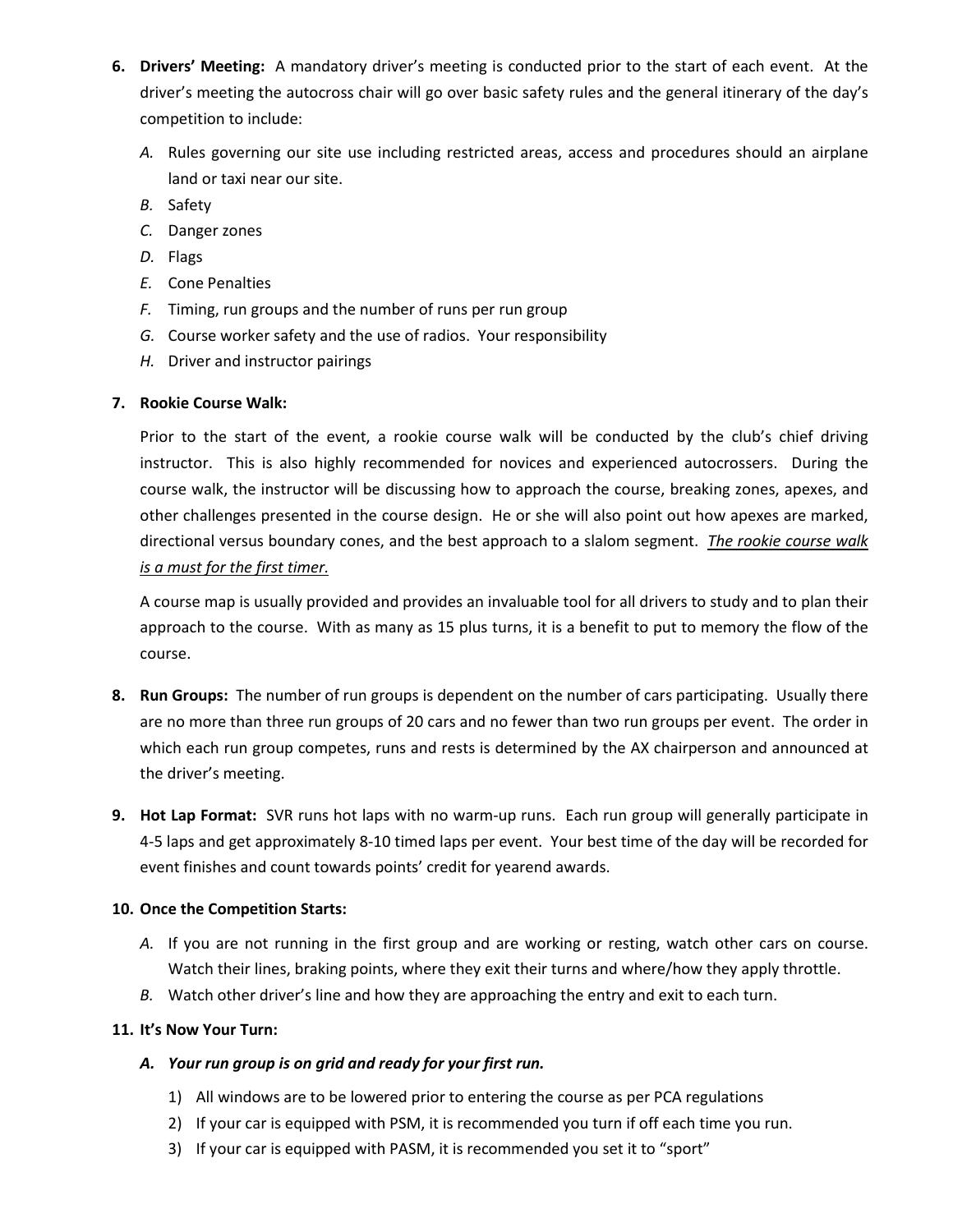- 4) If your AC is running, it is recommended it be turned off.
- 5) The grid volunteer is the safety and control volunteer who will direct you on grid and onto the start line. Pay attention and follow his or her instructions. They are the traffic cops and control the flow of cars onto the course.
- 6) Once instructed onto the start line, the starter will direct you to your start position.
- 7) You will sit at the start until it is safe to enter the course, at which time the starter will flag you to proceed. You will not proceed onto the course unless flagged and authorized to do so by the starter. Prior to the start, the starter will want you to acknowledge you are ready to enter the course by pointing his finger or flag at you in response to which you will raise your hand to acknowledge.

#### *B. You are on course:*

If you are a novice or first-timer, you are likely to have an instructor riding along. Listen carefully to his or her instructions. Take your time and don't try to get a fast time out of the gate on your first run. Use moderate throttle. Be smooth versus fast. It is more important to learn the line and the course. Most autocross courses can be quite intimidating to the novice as all they see is a sea of cones. It is more important to get a feel for the course and not receive a "DNF" (Did Not Finish) as a result of missing a turn or getting lost! Be patient and listen to your instructor.

## *C. Exiting the Course:*

At the exit, a volunteer will be seated at the finish line and will give you a "timing slip" which will indicate the time it took you to complete the course and any penalties you may have incurred. You must receive a timing slip and stop at this check point or you will receive a DNF. You will then place your car on grid at the exact location you gridded to start the run until you are called upon for your next run.

## <span id="page-4-0"></span>**12. Course Worker Stations:**

- *A.* Scoring Two person station with responsibility of recording lap times on driver score sheets
- *B.* Timing Responsible for calling out lap times, re-setting timer, and notifying chair of any issues related to failures of the timing system.
- *C.* Starter Responsible for flagging or starting cars on course when safe. Generally when a car is half way through a course when doing a hot lap format.
- *D.* Timing Slips Responsible for recording driver lap time on timing slip and presenting to driver before leaving course
- *E.* Course Worker Responsible for reporting cone penalties and resetting of cones on course. It is critical that you watch the cars from the moment they enter your corner to the moment they exit. Failure to pay attention leads to inaccurate cone penalties or lack of reporting.
- *F.* Course Worker Communication Responsible for recording cone penalties and notifying scoring, initiating red flags, and notifying course workers of downed cones not re-set
- *G.* Announcer Responsible for announcing lap times with driver names and commentary
- *H.* Grid Controls traffic in grid allowing no more than one car at the start and up to two cars in grid ready. All other cars will remain in the grid parked positions